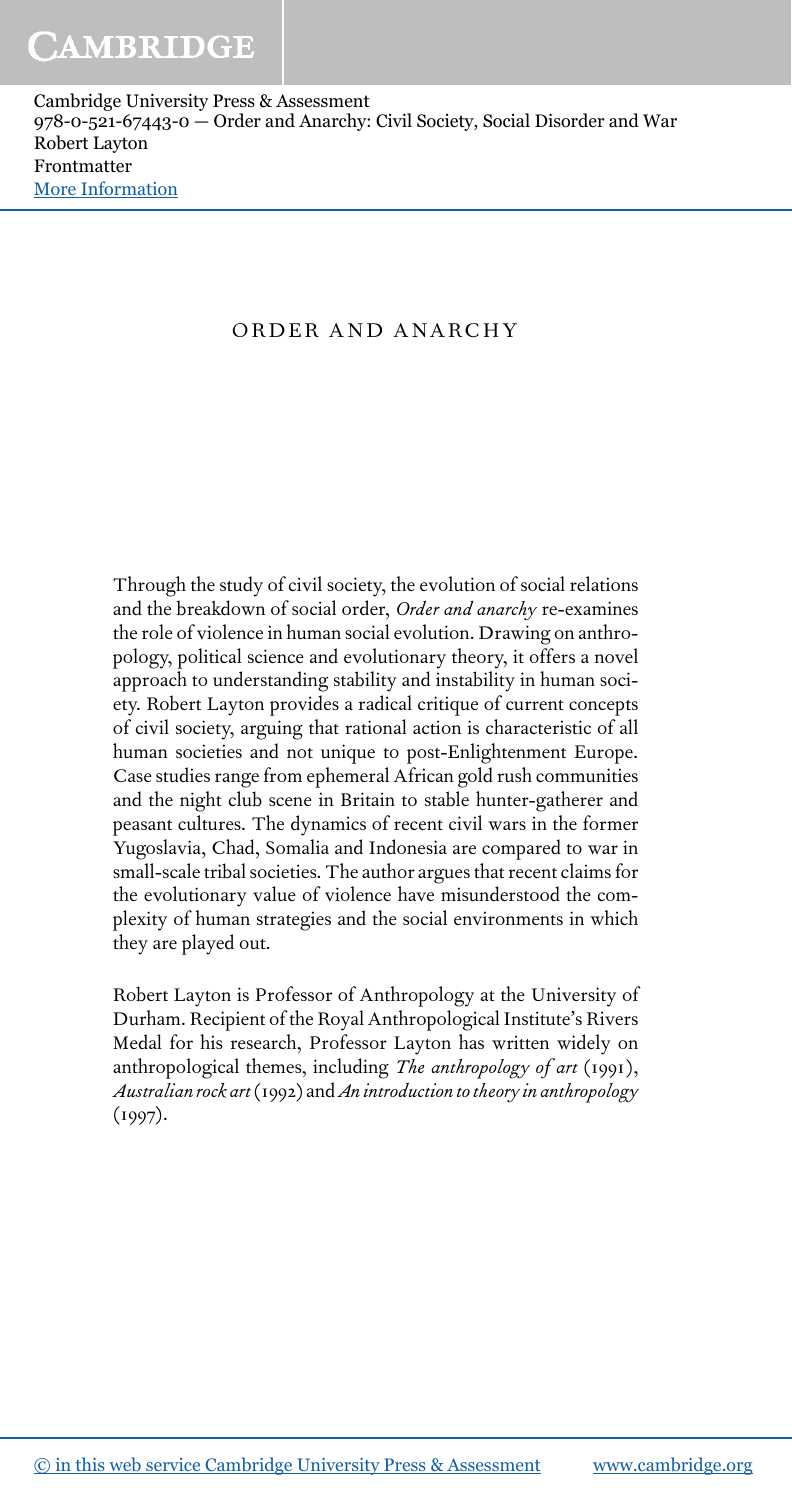# ORDER AND ANARCHY

Civil society, social disorder and war

ROBERT LAYTON

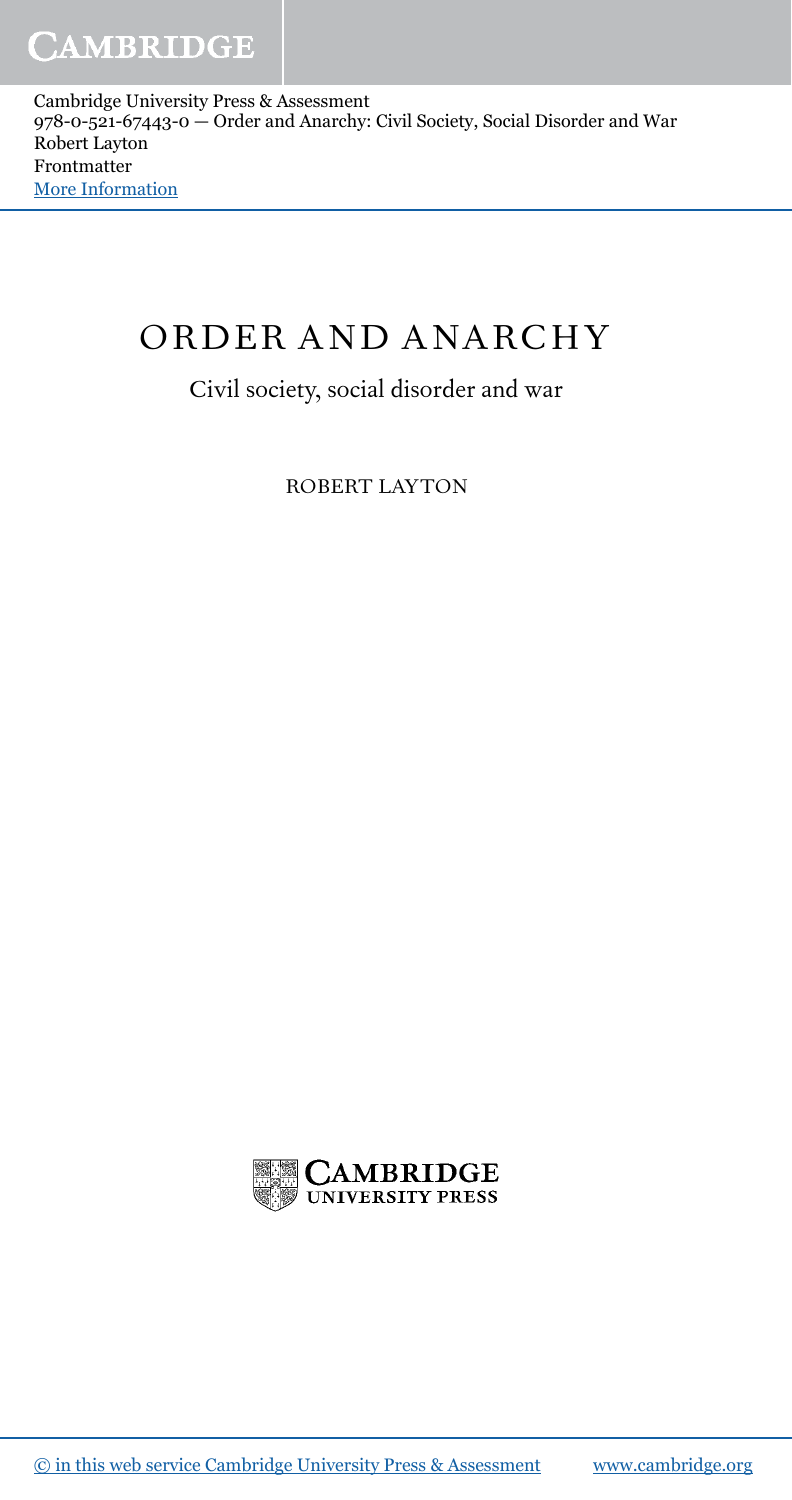#### **CAMBRIDGE UNIVERSITY PRESS**

University Printing House, Cambridge CB2 8BS, United Kingdom

One Liberty Plaza, 20th Floor, New York, ny 10006, usa

477 Williamstown Road, Port Melbourne, vic 3207, Australia

314-321, 3rd Floor, Plot 3, Splendor Forum, Jasola District Centre, New Delhi - 110025, India

103 Penang Road, #05-06/07, Visioncrest Commercial, Singapore 238467

Cambridge University Press is part of the University of Cambridge.

It furthers the University's mission by disseminating knowledge in the pursuit of education, learning and research at the highest international levels of excellence.

www.cambridge.org

Information on this title: www.cambridge.org/9780521674430

© Robert Layton 2006

This publication is in copyright. Subject to statutory exception and to the provisions of relevant collective licensing agreements, no reproduction of any part may take place without the written permission of Cambridge University Press.

First published 2006

*A catalogue record for this publication is available from the British Library*

*Library of Congress Cataloging in Publication data* Layton, Robert, 1944– Order and anarchy : civil society, social disorder and war / Robert Layton.– 1st ed. p. cm. Includes bibliographical references and index. isbn-13 978-0-521-85771-0 isbn-10 0-521-85771-6 isbn-13 978-0-521-67443-0 (pbk.) isbn-10 0-521-67443-3 (pbk.) 1. Social stability. 2. Violence. 3. Social evolution. 4. Civil society. i. Title. HM896.L39 2006<br>303.6<sup>2</sup>2-dc22 20050 2005029844 isbn 978-0-521-85771-0 Hardback isbn 978-0-521-67443-0 Paperback

Cambridge University Press has no responsibility for the persistence or accuracy of URLs for external or third-party internet websites referred to in this publication, and does not guarantee that any content on such websites is, or will remain, accurate or appropriate.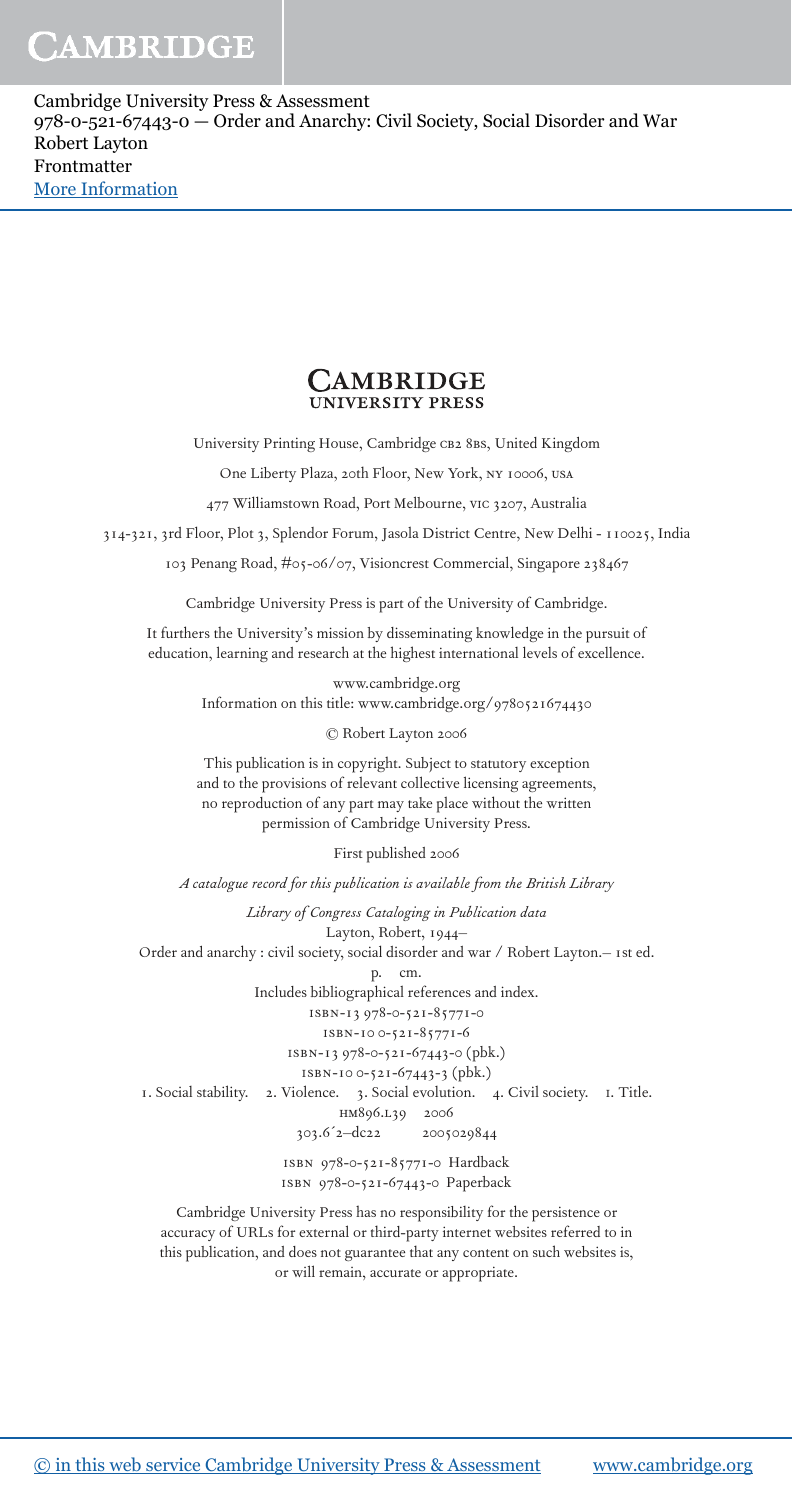### *Contents*

| Acknowledgements        |                                    | <i>page</i> vi |
|-------------------------|------------------------------------|----------------|
| ${\bf I}$               | Civil society and social cohesion  |                |
| $\mathfrak{D}$          | Self-interest and social evolution | 46             |
| $\mathbf{c}$            | The breakdown of social order      | 92             |
| $\overline{\mathbf{4}}$ | Warfare, biology and culture       | 138            |
| References              |                                    | 174            |
| Index                   |                                    | 193            |